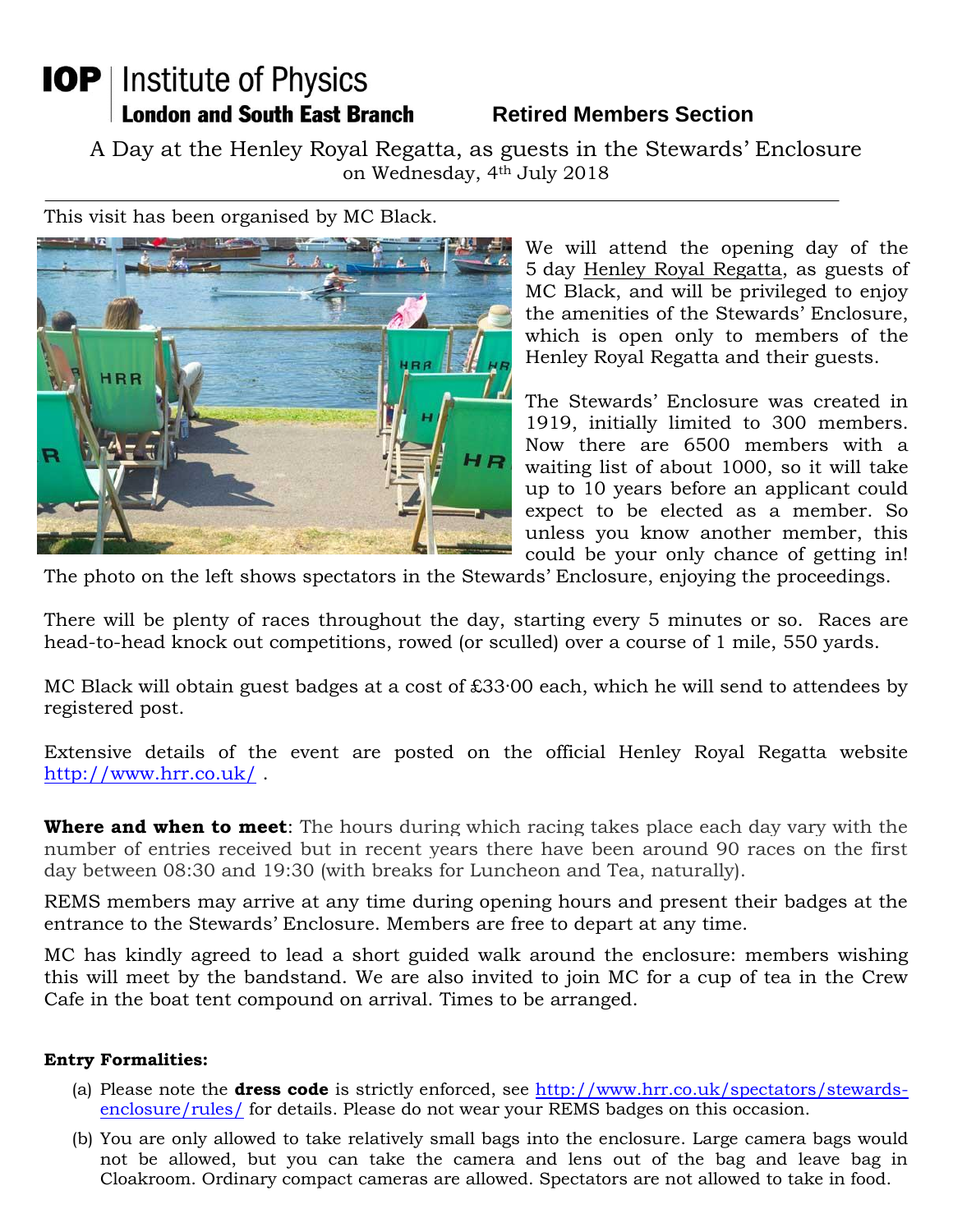(c) **The use of mobile phones for making or receiving calls is not permitted** within the Stewards' Enclosure. Anyone found using a mobile phone is likely to be escorted out of the enclosure and their badge will be forfeited.

**Getting there**: Please refer to <http://www.hrr.co.uk/spectators/information/getting-here/>.

Please indicate your mode of travel if requested on the booking form.

Car: If you are going by car, you will need a parking label (stuck to windscreen), which costs  $\overline{£34}$ ·00. You can buy a parking label on arrival providing the weather is dry, but if the car park field is soggy, only pre-purchased labels will be accepted, so it is highly recommended that you indicate on the booking form that you would like a label, which MC Black will obtain for you.

You should refer to [http://www.hrr.co.uk/fs/downloads/henley\\_traffic.pdf](http://www.hrr.co.uk/fs/downloads/henley_traffic.pdf) before setting out. This shows how the one-way system changes at approximately 4pm. It is not advisable to leave around this time, as traffic is held up while the signs are changed.

Train: If you are coming by train, please note the information about public transport which is at the very end of the web page<http://www.hrr.co.uk/spectators/information/getting-here/> . At the time of writing, nothing was available, so please check closer to the event to ensure you are looking at a valid timetable.

**Lunch arrangements:** at lunch time, members can eat in the luncheon tent, or walk across Henley Bridge into town, or picnic in the car park. However, the lunch tent is expensive, and



restaurants and pubs in the town centre will be overflowing with visitors, so a picnic is very much recommended. MC Black has offered to provide a Picnic Lunch with some wine for everybody, at a cost of £15·00 per head, adjacent to his parking space (space J13 *tbc* in Lion Meadow – quite near the entrance to the Boat Tent Compound). If you decide on the picnic and are driving, please bring a folding chair and table, (but MC will bring a few folding tables). We will use disposable plates for convenience.

If asked, please indicate on the booking form if you would like to picnic and any dietary allergies/intolerances.

**Evening Meal:** MC will book an evening meal in a charming country pub, The Flower Pot, Ferry Lane, Aston, Henley on Thames, RG9 3DG

Website: [http://www.brakspear.co.uk/our\\_pubs/pub\\_page/97/flower-pot/](http://www.brakspear.co.uk/our_pubs/pub_page/97/flower-pot/) .

The Flower Pot is 2-3 miles from the enclosures, not really walking distance, but members with cars should be willing to give lifts to those without cars. The menu is shown on a 'specials board' and the printed menu is only for bar snacks, but I am assured that there is an extensive choice, including fish. If the weather is good, there will be a BBQ.

If asked, please indicate on the booking form if you would like an evening meal.

**Numbers:** Maximum: 12, limited to member plus 1 guest.

**Costs:** £33·00 per person for a guest badge for the day, plus £34·00 if a parking label is required, plus £7·25 to cover the cost for MC to post the badges (and label) via registered post plus £15 for the picnic if required. Note that the postage is expected to increase in April, but MC has purchased registered envelopes to beat the increase. MC will apply for tickets early in